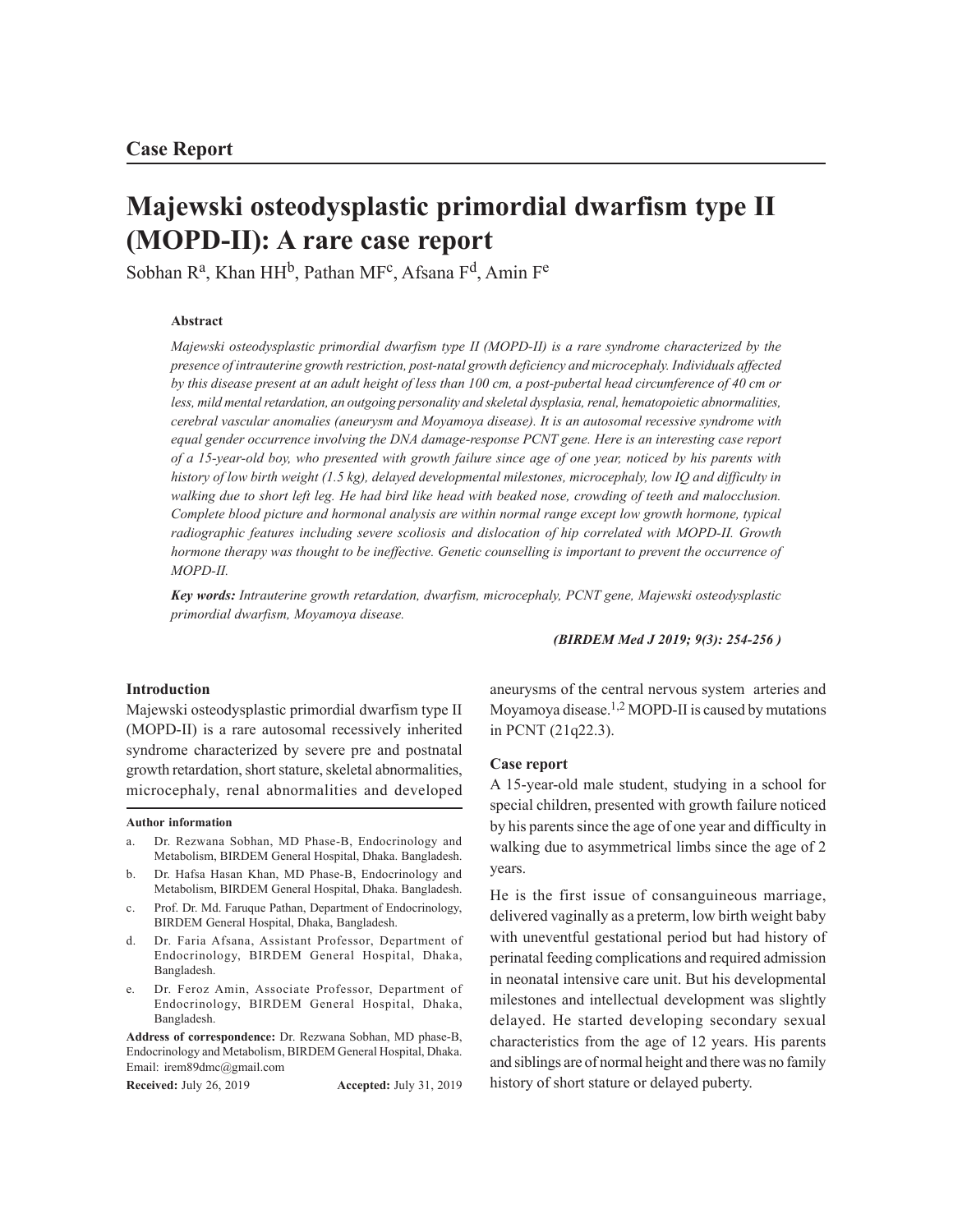On examination, he had disproportionate short stature with short limbs, height was 96 cm (below the 3<sup>rd</sup> centile), upper segment was shorter than lower segment due to scoliosis. Weight 11 kg, BMI 11.9 kg/m<sup>2</sup>. He had microcephaly (head circumference 40 cm) with typical facial appearance with beak-like protrusion of the midface (bird headed) (Figure 1) and beaked nose (Figure 2), sparse hair, micrognathia (Figure 3), short tapering proximal phalanges, clinodactyly, left leg was shorter than the right by 2 cm but no bowing of legs and external genitalia examination revealed Tanner stage- IV.



**Figure 1** Bird like head and micrognathia



**Figure 2** Beaked nose

Complete blood picture and hormonal analysis are within normal range except low growth hormone, typical radiographic features including hypoplastic facial bones and mandibles, clinodactyly, severe scoliosis (Figure 4) and dislocation of hip (Figure 5) correlated with MOPD-II. Growth hormone therapy was thought to be ineffective for this patient as epiphysis were fused rather would be harmful due to severe scoliosis.



**Figure 3** Microstomia and small and crowding of teeth



**Figure 4** Severe scoliosis



**Figure 5** Dislocation of hip